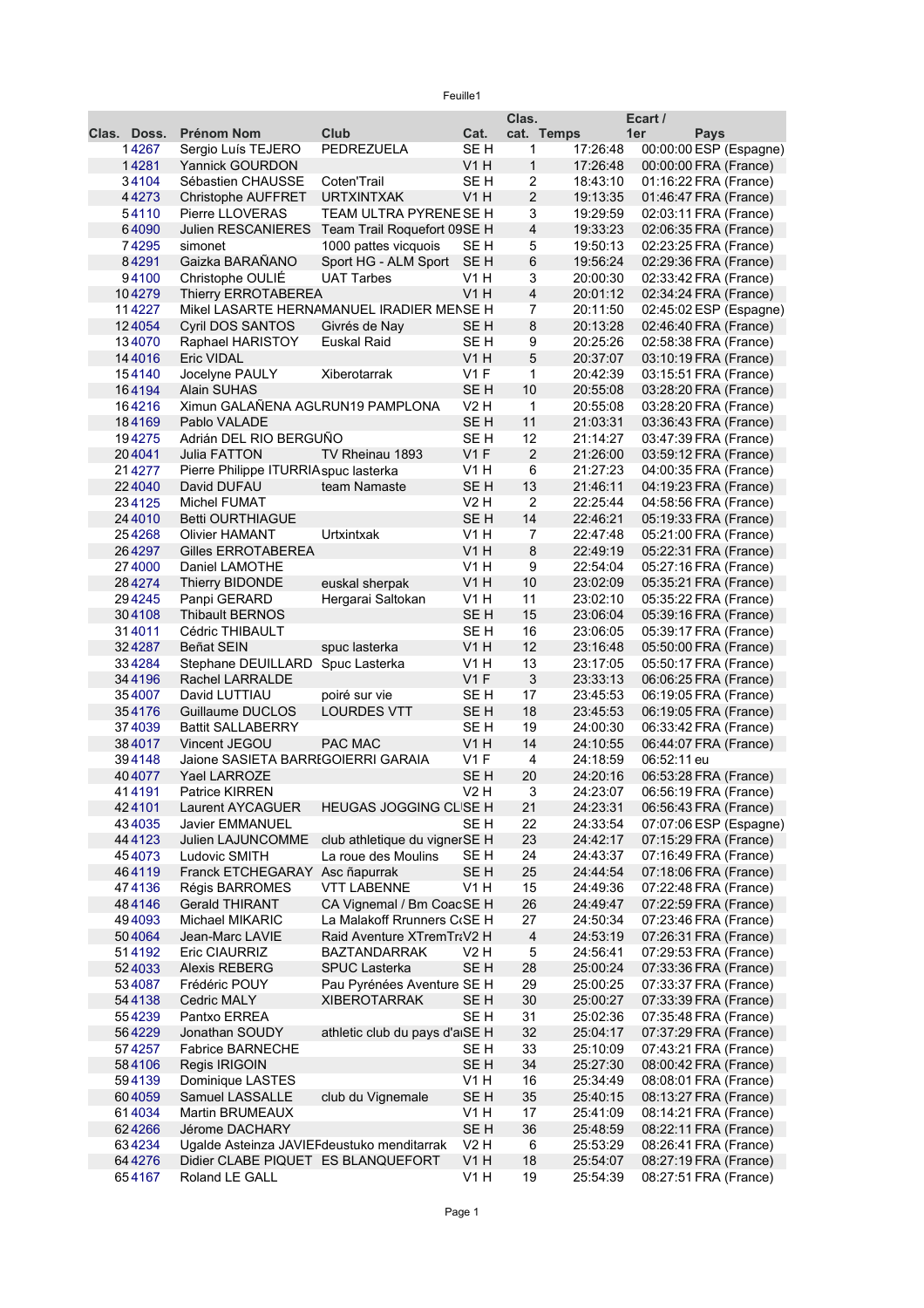| 664161 | Philippe GENEVAUX     | SEH 37 |      | 25:56:14 08:29:26 FRA (France) |
|--------|-----------------------|--------|------|--------------------------------|
|        | 674282 Fabrice MARTIN | -SF H  | - 38 | 26:01:44 08:34:56 FRA (France) |
| 684254 | Matthias FRANCOIS     | SE H   | - 39 | 26:24:05 08:57:17 FRA (France) |
|        |                       |        |      |                                |

Feuille1

|  |                        |      | Clas.           | Ecart /    |             |
|--|------------------------|------|-----------------|------------|-------------|
|  | Clas. Doss. Prénom Nom | Club | Cat. cat. Temps | <b>der</b> | <b>Pavs</b> |

## PARTENAIRES

## http://www.livetrail.net/<http://www.pyreneeschrono.fr/>

|             |                                           |                               |                  | Clas.                   |          | Ecart /                |  |
|-------------|-------------------------------------------|-------------------------------|------------------|-------------------------|----------|------------------------|--|
| Clas. Doss. | Prénom Nom                                | Club                          | Cat.             | cat. Temps              |          | 1er<br>Pays            |  |
| 14267       | Sergio Luís TEJERO                        | PEDREZUELA                    | SE H             | 1                       | 17:26:48 | 00:00:00 ESP (Espagne) |  |
| 14281       | Yannick GOURDON                           |                               | V <sub>1</sub> H | 1                       | 17:26:48 | 00:00:00 FRA (France)  |  |
| 34104       | Sébastien CHAUSSE                         | Coten'Trail                   | SE <sub>H</sub>  | $\overline{\mathbf{c}}$ | 18:43:10 | 01:16:22 FRA (France)  |  |
| 44273       | <b>Christophe AUFFRET</b>                 | <b>URTXINTXAK</b>             | V <sub>1</sub> H | $\overline{\mathbf{c}}$ | 19:13:35 | 01:46:47 FRA (France)  |  |
| 54110       | <b>Pierre LLOVERAS</b>                    | TEAM ULTRA PYRENEISE H        |                  | 3                       | 19:29:59 | 02:03:11 FRA (France)  |  |
| 64090       | <b>Julien RESCANIERES</b>                 | Team Trail Roquefort 09SE H   |                  | $\overline{\mathbf{4}}$ | 19:33:23 | 02:06:35 FRA (France)  |  |
| 74295       | simonet                                   | 1000 pattes vicquois          | SE H             | 5                       | 19:50:13 | 02:23:25 FRA (France)  |  |
| 84291       | Gaizka BARAÑANO                           | Sport HG - ALM Sport          | SE <sub>H</sub>  | 6                       | 19:56:24 | 02:29:36 FRA (France)  |  |
| 94100       | Christophe OULIE                          | <b>UAT Tarbes</b>             | <b>V1 H</b>      | 3                       | 20:00:30 | 02:33:42 FRA (France)  |  |
| 104279      | <b>Thierry ERROTABEREA</b>                |                               | V1H              | $\overline{\mathbf{4}}$ | 20:01:12 | 02:34:24 FRA (France)  |  |
| 114227      | Mikel LASARTE HERNAMANUEL IRADIER MENSE H |                               |                  | 7                       | 20:11:50 | 02:45:02 ESP (Espagne) |  |
| 124054      | Cyril DOS SANTOS                          | Givrés de Nay                 | SE <sub>H</sub>  | 8                       | 20:13:28 | 02:46:40 FRA (France)  |  |
| 134070      | Raphael HARISTOY                          | Euskal Raid                   | SE H             | 9                       | 20:25:26 | 02:58:38 FRA (France)  |  |
| 144016      | Eric VIDAL                                |                               | V1 H             | 5                       | 20:37:07 | 03:10:19 FRA (France)  |  |
| 154140      | Jocelyne PAULY                            | Xiberotarrak                  | V1F              | 1                       | 20:42:39 | 03:15:51 FRA (France)  |  |
| 164194      | <b>Alain SUHAS</b>                        |                               | SE <sub>H</sub>  | 10                      | 20:55:08 | 03:28:20 FRA (France)  |  |
| 164216      | Ximun GALAÑENA AGLRUN19 PAMPLONA          |                               | V2 H             | $\mathbf{1}$            | 20:55:08 | 03:28:20 FRA (France)  |  |
| 184169      | Pablo VALADE                              |                               | SE H             | 11                      | 21:03:31 | 03:36:43 FRA (France)  |  |
| 194275      | Adrián DEL RIO BERGUÑO                    |                               | SE H             | 12                      | 21:14:27 | 03:47:39 FRA (France)  |  |
| 204041      | <b>Julia FATTON</b>                       | TV Rheinau 1893               | V1F              | $\overline{2}$          | 21:26:00 | 03:59:12 FRA (France)  |  |
| 214277      | Pierre Philippe ITURRIA spuc lasterka     |                               | V1 H             | 6                       | 21:27:23 | 04:00:35 FRA (France)  |  |
| 224040      | David DUFAU                               | team Namaste                  | SE <sub>H</sub>  | 13                      | 21:46:11 | 04:19:23 FRA (France)  |  |
| 234125      | Michel FUMAT                              |                               | V2H              | $\overline{2}$          | 22:25:44 | 04:58:56 FRA (France)  |  |
| 244010      | <b>Betti OURTHIAGUE</b>                   |                               | SE <sub>H</sub>  | 14                      | 22:46:21 | 05:19:33 FRA (France)  |  |
| 254268      | <b>Olivier HAMANT</b>                     | Urtxintxak                    | V1 H             | 7                       | 22:47:48 | 05:21:00 FRA (France)  |  |
| 264297      | Gilles ERROTABEREA                        |                               | V1H              | 8                       | 22:49:19 | 05:22:31 FRA (France)  |  |
| 274000      | Daniel LAMOTHE                            |                               | <b>V1 H</b>      | 9                       | 22:54:04 | 05:27:16 FRA (France)  |  |
| 284274      | Thierry BIDONDE                           | euskal sherpak                | V1H              | 10                      | 23:02:09 | 05:35:21 FRA (France)  |  |
| 294245      | Panpi GERARD                              | Hergarai Saltokan             | V1 H             | 11                      | 23:02:10 | 05:35:22 FRA (France)  |  |
| 304108      | <b>Thibault BERNOS</b>                    |                               | SE <sub>H</sub>  | 15                      | 23:06:04 | 05:39:16 FRA (France)  |  |
| 314011      | Cédric THIBAULT                           |                               | SE H             | 16                      | 23:06:05 | 05:39:17 FRA (France)  |  |
| 324287      | Beñat SEIN                                | spuc lasterka                 | V1 H             | 12                      | 23:16:48 | 05:50:00 FRA (France)  |  |
| 334284      | Stephane DEUILLARD                        | Spuc Lasterka                 | <b>V1 H</b>      | 13                      | 23:17:05 | 05:50:17 FRA (France)  |  |
| 344196      | Rachel LARRALDE                           |                               | V1F              | $\mathbf{3}$            | 23:33:13 | 06:06:25 FRA (France)  |  |
| 354007      | David LUTTIAU                             | poiré sur vie                 | SE H             | 17                      | 23:45:53 | 06:19:05 FRA (France)  |  |
| 354176      | Guillaume DUCLOS                          | <b>LOURDES VTT</b>            | SE H             | 18                      | 23:45:53 | 06:19:05 FRA (France)  |  |
| 374039      | <b>Battit SALLABERRY</b>                  |                               | SE H             | 19                      | 24:00:30 | 06:33:42 FRA (France)  |  |
| 384017      | Vincent JEGOU                             | PAC MAC                       | V1H              | 14                      | 24:10:55 | 06:44:07 FRA (France)  |  |
| 394148      | Jaione SASIETA BARRIGOIERRI GARAIA        |                               | V1F              | 4                       | 24:18:59 | 06:52:11 eu            |  |
| 404077      | Yael LARROZE                              |                               | SE <sub>H</sub>  | 20                      | 24:20:16 | 06:53:28 FRA (France)  |  |
| 414191      | <b>Patrice KIRREN</b>                     |                               | V2 H             | 3                       | 24:23:07 | 06:56:19 FRA (France)  |  |
| 424101      | Laurent AYCAGUER                          | HEUGAS JOGGING CLISE H        |                  | 21                      | 24:23:31 | 06:56:43 FRA (France)  |  |
| 434035      | Javier EMMANUEL                           |                               | SE H             | 22                      | 24:33:54 | 07:07:06 ESP (Espagne) |  |
| 44 41 23    | Julien LAJUNCOMME                         | club athletique du vignerSE H |                  | 23                      | 24:42:17 | 07:15:29 FRA (France)  |  |
| 454073      | Ludovic SMITH                             | La roue des Moulins           | SE H             | 24                      | 24:43:37 | 07:16:49 FRA (France)  |  |
| 464119      | Franck ETCHEGARAY Asc ñapurrak            |                               | SE H             | 25                      | 24:44:54 | 07:18:06 FRA (France)  |  |
| 474136      | Régis BARROMES                            | <b>VTT LABENNE</b>            | V1H              | 15                      | 24:49:36 | 07:22:48 FRA (France)  |  |
| 484146      | <b>Gerald THIRANT</b>                     | CA Vignemal / Bm CoacSE H     |                  | 26                      | 24:49:47 | 07:22:59 FRA (France)  |  |
| 494093      | Michael MIKARIC                           | La Malakoff Rrunners CGSE H   |                  | 27                      | 24:50:34 | 07:23:46 FRA (France)  |  |
| 504064      | Jean-Marc LAVIE                           | Raid Aventure XTremTraV2 H    |                  | 4                       | 24:53:19 | 07:26:31 FRA (France)  |  |
| 514192      | <b>Eric CIAURRIZ</b>                      | <b>BAZTANDARRAK</b>           | V2 H             | 5                       | 24:56:41 | 07:29:53 FRA (France)  |  |
| 524033      | <b>Alexis REBERG</b>                      | <b>SPUC Lasterka</b>          | SE <sub>H</sub>  | 28                      | 25:00:24 | 07:33:36 FRA (France)  |  |
| 534087      | Frédéric POUY                             | Pau Pyrénées Aventure SE H    |                  | 29                      | 25:00:25 | 07:33:37 FRA (France)  |  |
|             |                                           |                               |                  |                         |          |                        |  |